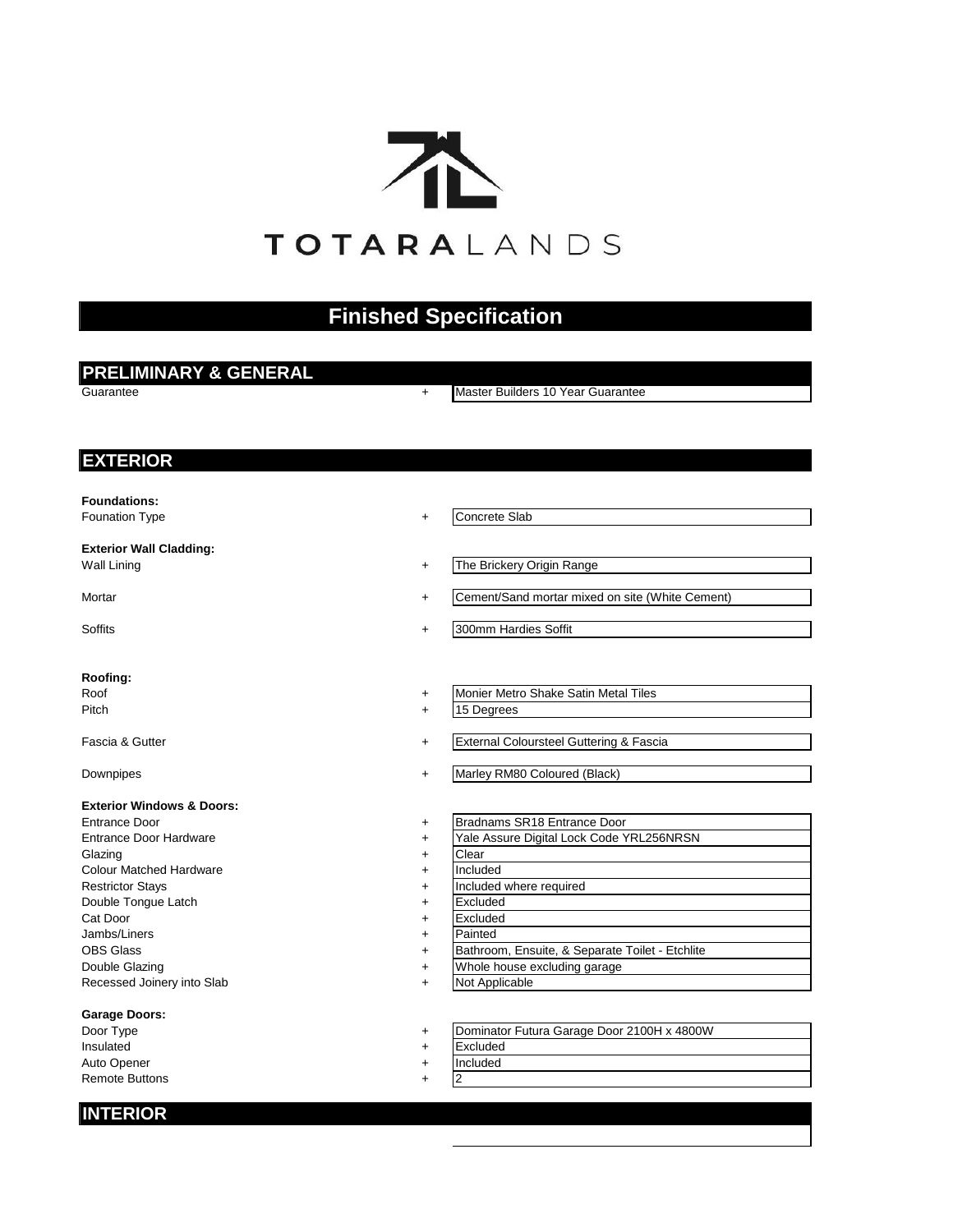#### **Interior Walls:** +

### **Interior Linings:**

 $\blacksquare$   $\blacksquare$   $\blacksquare$   $\blacksquare$   $\blacksquare$   $\blacksquare$   $\blacksquare$   $\blacksquare$   $\blacksquare$   $\blacksquare$   $\blacksquare$   $\blacksquare$   $\blacksquare$   $\blacksquare$   $\blacksquare$   $\blacksquare$   $\blacksquare$   $\blacksquare$   $\blacksquare$   $\blacksquare$   $\blacksquare$   $\blacksquare$   $\blacksquare$   $\blacksquare$   $\blacksquare$   $\blacksquare$   $\blacksquare$   $\blacksquare$   $\blacksquare$   $\blacksquare$   $\blacksquare$   $\blacks$ Ceilings + Stud Height + Raked/Sloping ceiling + External Corners to Walls +

## **Interior Trim:**

Scotia + Skirting + Wet Area Skirting + Architrave +

#### **Wardrobe & Linen**  $+$ **Shelving:** + Included

### **Interior Doors:**

Door Type  $+$ Cavity slider  $+$ Door Stop + Door Hardware + Internal Garage door + Hardware Colour + Privacy Bolt + Door Frames +

# **Wet Areas:** +

 $W$ alls  $+$ Ceilings Tiled Shower + Shampoo Box + Foot Rest

#### **Garage:**

Wall Linings **+** Ceilings + Insulation  $+$ Scotia + Gib Stopping +

Ceilings excl Wet Areas + Walls excl Wet Areas + Jambs/Window frames/architraves + **Entry Door** 

# **Insulation:**

 $W$ alls  $+$ Ceilings + Garage  $+$ Accoustic Batts +

# **Floor Coverings:**

Carpet + Underlay Areas  $+$ 

Tiles  $W$ alls  $+$ 

Tile Floors +

#### External 90x45 H1.2 KD Timber Frame

- 2400 Not Applicable Elephant Board 10mm Elephant Board 10mm
- Goldline Round

### Gib Cove 55mm Single Bevel Pine 60mm Single Bevel Pine 60mm

- Single Bevel Pine 40mm
- Westmoreland Homes Ltd
- Humes Hollow Core Paint Quality 1980mm High x 810 Max
- Exclulded
	- Miles Nelson 85mm Satin Chrome
	- Miles Nelson S Range
	- Passage Set with keyed Entry
	- Brushed Satin Chrome
	- Bathroom, Ensuite,& Separate Toilet
	- Pine Ready for Architraves 19mm

#### Bathroom, Ensuite & Laundry

- Elephant Board 10mm Aqualine
- Elephant Board 10mm Aqualine
- Elephant Board 10mm Aqualine
	- **Excluded** Excluded
	-
- Elephant Board 10mm Elephant Board 10mm
- 
- Gib Cove 55mm Excluded
- Level 4
- 

# **Finishing: (2 paint colour system included)**

- White Paint Finish Matt
- Paint Finish Low Sheen Only 1 colour allowance (Resene 1/4 C
- Paint Finish Enamel Same colour as walls allowed for
- Powdercoated Aluminium

## Batts R2.2 Excluded **Excluded** Batts R3.2

## Malmo Berlin 32ox SDN

- 9.5mm, 90kg Underlay
- Living, Hallway & Bedrooms incl robes & Cupboards

- + Tiled bath face/cradle and Wall to 300mm high
- + Project White Tile 300 x 600 - PROWHG30X60
	- Bathroom, Ensuite & Separate Toilet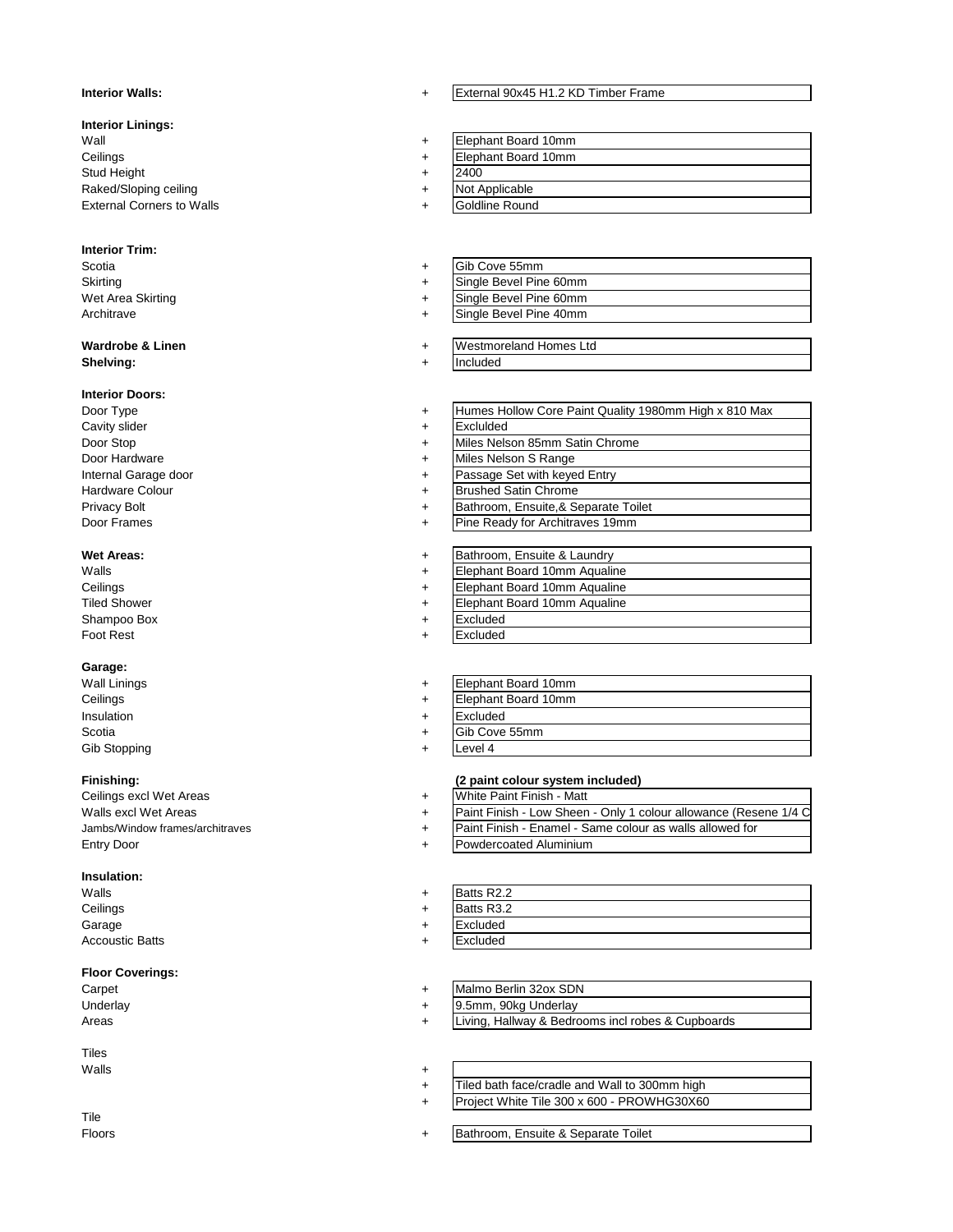#### Flooring  $+$

# Garage  $+$

# **Kitchen Area:** +

Tapware  $+$ Water Feed to Fridge  $+$ X3 Undersink Filter with Faucet + Tiled Kitchen Splashbacks +

## **Appliances:**

Dishwasher + Ceramic Hob + Oven  $+$ Concealed Rangehood (if app) + Rangehood Ventilation +

#### **Special Fittings:**

Smoke Detectors + Heat/Fan/Light + Vent Laundry **+** Vent Dryer

#### **Bathroom:**

Shower  $+$ Shower Mixer +  $+$ Shower Rose + Vanity **the second of the second of the second of the second of the second of the second of the second of the second of the second of the second of the second of the second of the second of the second of the second of the** Vanity Colour + Vanity Taps + Mirrors **+**  $Bath +$ **Bath Mixer** Bath Spout + Tiling Bath Surround + **Tiling above Vanites** 

#### **Ensuite Master:**

| Shower                       | $\ddot{}$ |
|------------------------------|-----------|
| Shower                       | $\ddot{}$ |
| <b>Shower Mixer</b>          | $\ddot{}$ |
| <b>Shower Rose</b>           | $\ddot{}$ |
| Vanity                       | $\ddot{}$ |
| <b>Vanity Colour</b>         | $\ddot{}$ |
| <b>Vanity Taps</b>           | $\ddot{}$ |
| <b>Mirrors</b>               | $\ddot{}$ |
| Toilet                       | $\ddot{}$ |
| <b>Toilet Roll Holder</b>    | $\ddot{}$ |
| <b>Towel Rail</b>            | $\ddot{}$ |
| <b>Tiling Above Vanities</b> | ÷         |
|                              |           |

# **Separate WC:**

#### **Laundry:** +

**Hot Water:** +

**Gas:** +

- + Swann Tarkett Vinyl
- Swann Tarkett Vinyl
- + Entrance, Kitchen, Dining, Storage & Laundry
- Natural Concrete
- - Methven Glide Sink Mixer GLKCP
	- **Excluded**
- Excluded
- Benchtop width to underside of Cupboards (Subway White)
- Haier 60cm Ceramic Cooktop HCE604TB2 Haier Dishwasher - HDW13V1S1 Haier Built-In Single Oven - HWO60S4MX1 Power Pack 52cm Rangehood BPP52L
- Vent through Soffit
- Cavius Battery
- 3 in 1 Heat Fan Light To Bathroom & Ensuite
	- Included
- Excluded
- Clearlite Cezanne 900 x 900mm Round Moulded Wall Bright
- Methven Glide Shower Mixer GLHPSCP
- Methven Futura FU Satinjet Slide Rail Shower FU2011CP
- Newtech 750mm Frank Wall Hung Vanity 9000
	- White Gloss
- Methven Glide Basin Mixer GLBCP
- Newtech Westfield Mirror 750mm w x 700mm h 9083
- Newtech Frank 1700mm Drop in Bath 7812
- Methven Glide Shower Mixer GLHPSCP
- Methven Glide Wall Mounted Bath Spout GLSPWBTCP
- Towel Rail **Figure 1.120 + The Mewtech Evoke Heated Round Ladder 4 Bar 430mm x 600mm -CL120** 
	- Included
		- Excluded

Clearlite Cezanne 900 x 900mm Round Moulded Wall Bright

- Methven Glide Shower Mixer GLHPSCP
- Methven Futura FU Satinjet Slide Rail Shower FU2011CP
- Newtech 750mm Frank Wall Hung Vanity 9000
- White Gloss
- Methven Glide Basin Mixer GLBCP
- Newtech Westfield Mirror 750mm w x 700mm h 9083
- Newtech Sienna Back to Wall Toilet Suite 8010
- Heirloom Centro Fixed Toilet Roll Holder YCTRNF
- + Newtech Evoke Heated Round Ladder 4 Bar 430mm x 600mm -CL120
- Excluded
- Toilet **The Community Community 19 and 19 and 19 and 19 and 19 and 19 and 19 and 19 and 19 and 19 and 19 and 19 and 19 and 19 and 19 and 19 and 19 and 19 and 19 and 19 and 19 and 19 and 19 and 19 and 19 and 19 and 19 and 1**
- Toilet Roll Holder **Total Collection** + Heirloom Centro Fixed Toilet Roll Holder YCTRNF
	- Aquatica Laundra Tubbie
	- Rinnai Cooper SS 180 Ltr MP 3KW
	- Excluded